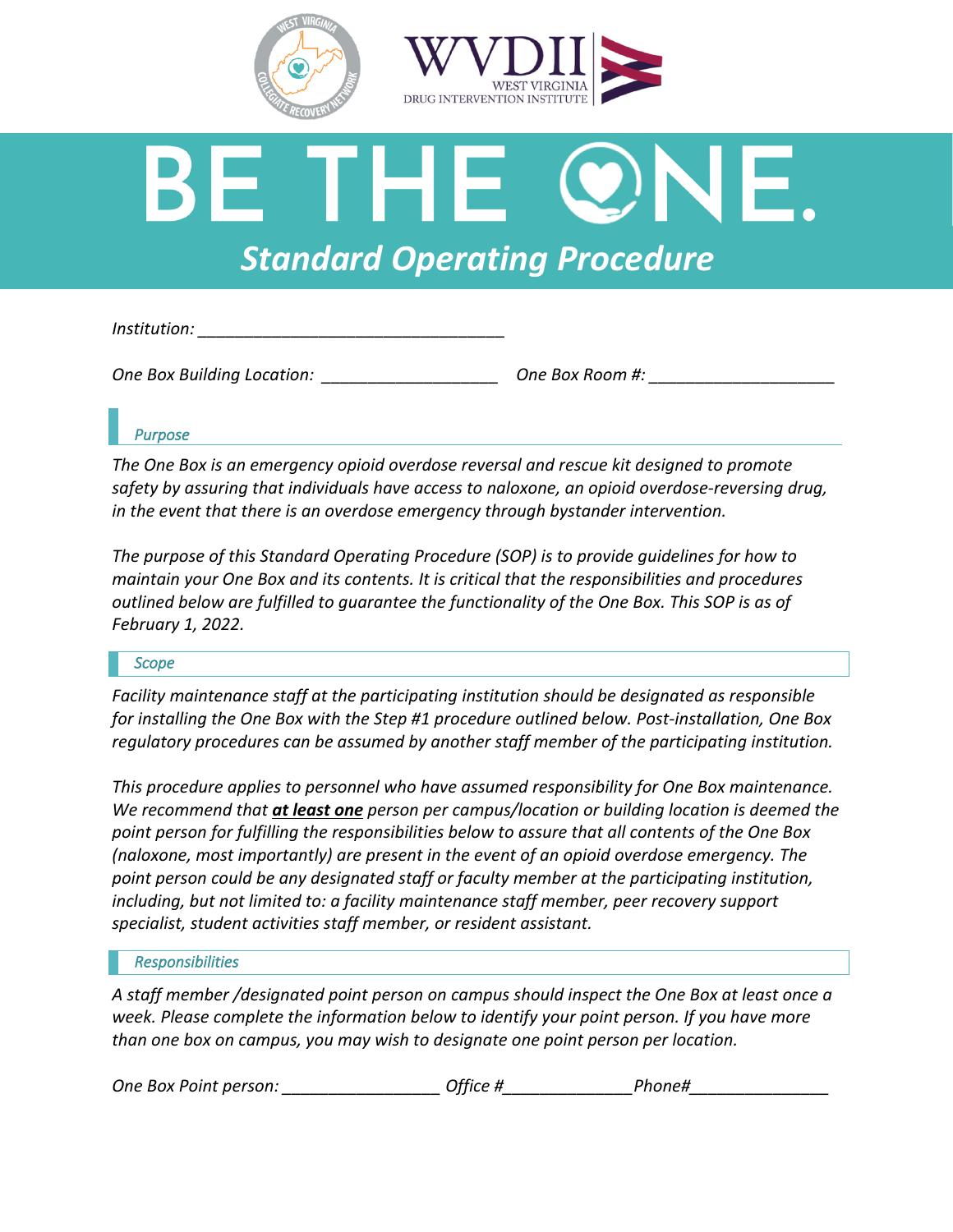### *Procedure*

*To assure that the One Box is fully stocked:*

- 1. *Secure a proper location for the One Box. Suggested locations for the One* B*ox include: student centers, dining halls, residence halls, libraries, and/or any other location where large groups of students, staff, and/or community members gather frequently. The One Box can also be installed near other emergency response* mechanisms such *as first aid*  kits*, automated external* defibrillators *(AEDs), campus blue lights, and/or fire extinguishers. The One Box* should be installed *in a location that is easily visible and meets all requirements of the ADA (Americans with Disabilities Act).*
- 2. *Monitor regularly. The One Box should be inspected at least once a week to assure that all contents are secured in and on the box. Please refer to the checklist below to assure that all materials are present during examination.*

*One Box Checklist:*

- *Naloxone (Nasal Spray). At least one dose should be present.*
- *Sterile gloves*
- *Rescue breathing mask*
- *Written instruction naloxone administration*
- *QR code for video instruction in naloxone administration*
- 3. *Contact the West Virginia Drug Intervention Institute if the One Box is missing any items or if the naloxone has expired. The WV DII can be contacted by phone at (681) 205-2287 OR contact Program Coordinator, Tinina McCourt at Tinina@wvdii.org .*
- 4. *When possible, report the use of naloxone to the WV Poison Center. West Virginia state law requires that naloxone administration be reported (reporting can be confidential). If the* One Box *point person is present at the time of opioid overdose event, it is required that they report naloxone use. West Virginia Poison Center: 1-800-222-1222*

## *References*

*Funding for the One Box is made possible through a partnership of the West Virginia Drug Intervention Institute (WV DII), the West Virginia Collegiate Recovery Network (WVCRN), as well as the participating institution. Below you can find contact information if any questions or concerns arise regarding the One Box.* 

*To learn more about the West Virginia Collegiate Recovery Network (WVCRN), please visit: https://www.marshall.edu/crn/*